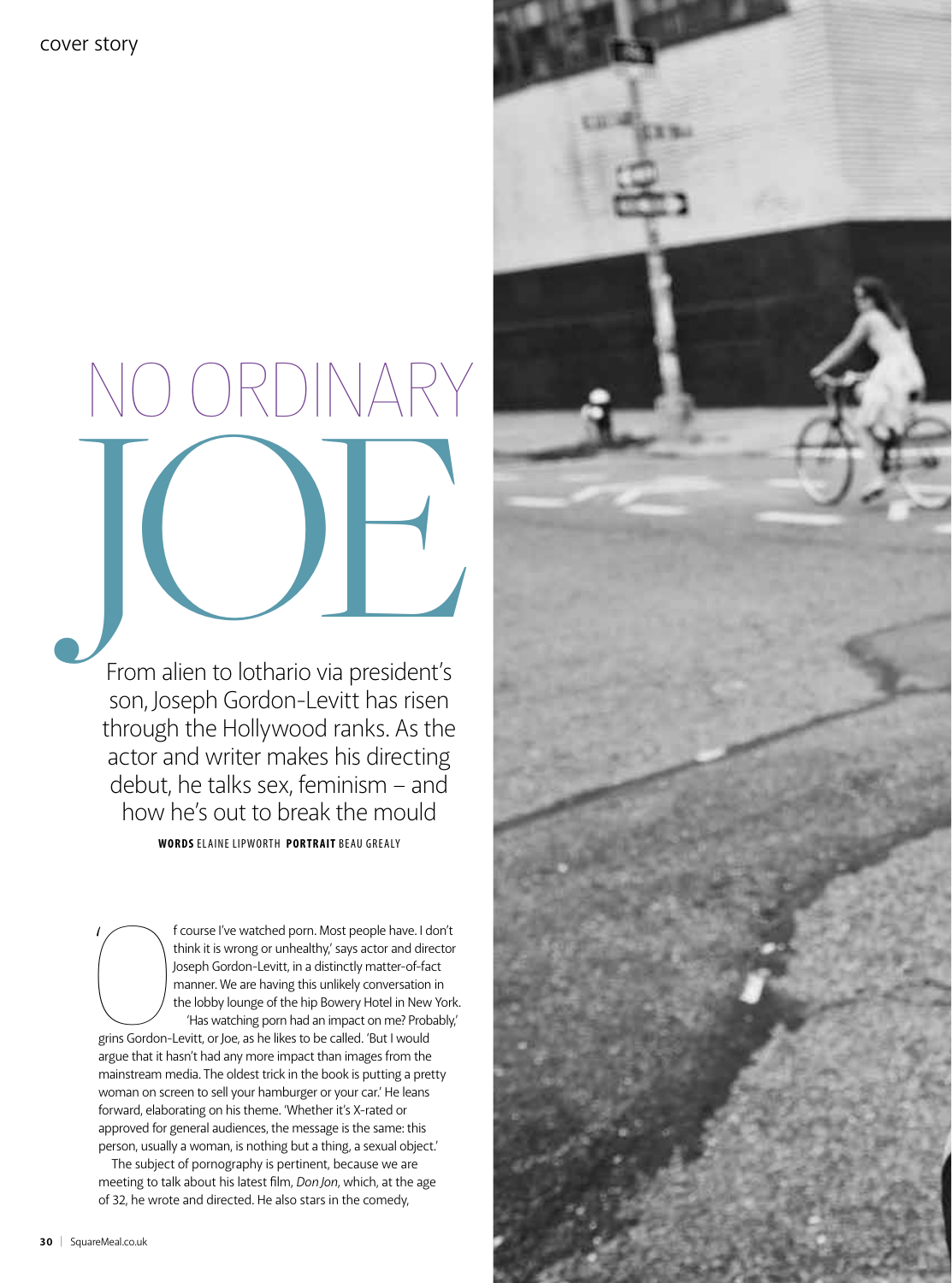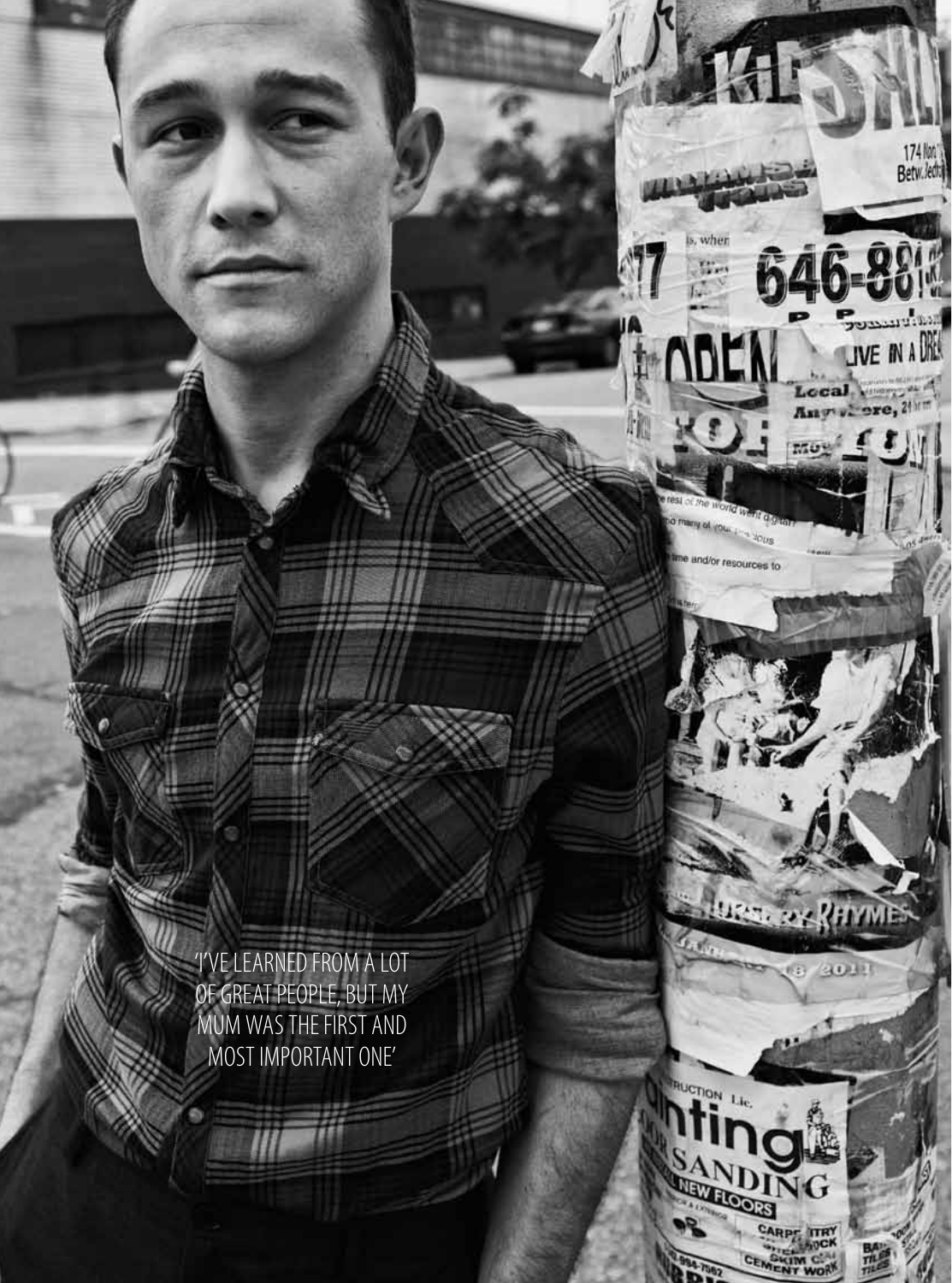which revolves around the character of New Jersey barman Don Jon, an archetypal, chauvinistic ladies' man.

Obsessed by body image, addicted to internet porn and casual sex, Jon falls for gum-chewing, voluptuous Barbara (Scarlett Johansson), who has a different but equally hopeless addiction – to rom-coms. No woman can possibly live up to the objectified sexual images Jon indulges in on his computer, and no man can live up to the romantic heroes Barbara falls for on the silver screen. 'It's about how we connect with each,' says Gordon-Levitt of his impressive directing debut. 'I'd call it a really fucked-up love story.'

### Not just a pretty face...

In contrast to its controversial themes, *Don Jon* is, Gordon-Levitt attests, a homage to his mother, Jane Gordon, a long-time feminist. 'I've written a comedy about everything she wanted to instil in me. I think that was partly why Scarlett was

keen to play this character,' he adds. 'She's a really smart person, a really talented artist and yet most of what gets talked about is Scarlett's looks and her sex appeal.

'Frankly, I find it startling how the media leads us to treat people like "things" rather than like people,' he continues. 'If you're too busy comparing real life to oversimplified media images then you're setting yourself up for disappointment. *Don Jon* is poking fun at this.'

We are seated in a corner of the low-lit room, but the actor still attracts attention. At 5ft 10in, with cropped black hair and wearing a plain grey T-shirt and jeans, he looks leaner than his ripped character in *Don Jon*, who spends hours pumping iron in front of the mirror, when he's not glued to porn or picking up women.

'I was 12 pounds heavier.' He bulked up eating protein – 'chicken, fish, nuts, fruit, no dairy or sugar or bread'. He did weights as well: 'Every day: chest on Mondays,

shoulders Tuesdays, legs Wednesdays… you begin to feel like a different person,' he says.

The younger of two sons, Gordon-Levitt was born and raised in the San Fernando Valley, close to LA. His parents, Jane Gordon

'Scarlett Johansson is a really talented artist and yet most of what gets talked about is her looks and her sex appeal'

and Dennis Levitt, met working at a politically progressive radio station. Today his father owns a successful software business. His mother ran for Congress under the banner of the Peace & Freedom Party in the 1970s, before becoming a full-time mother.

'I've learned from a lot of great people, but my mum was the first and most important one,' says Gordon-Levitt, who was involved in community theatre from the age of four. 'Mum asked me: "Do you want to try out for commercials and TV shows?" and I said "Yeah".' He was approached by an agent and cast in adverts. TV roles followed.

'My parents were smart in how they raised us,' he says. 'My dad instilled a work ethic. I remember waiting to go on set once and playing on an early laptop computer. They called me and I said, "I just want to save the game." My dad closed the computer and said:







**FROM TOP: right on cue in TV sitcom 3rd Rock from the Sun; hands-on with Scarlett Johansson in Don Jon; a good cop in The Dark Knight Rises**

"They have called you. You're working. You have to go." When I think back, I see he was teaching me a valuable lesson: be professional.'

That instruction paid off when Gordon-Levitt became a household name, aged 15, in the long-running TV show *3rd Rock from the Sun*, cast as an old alien inhabiting a young boy's body. He then temporarily quit acting to read French at Columbia University in New York. His global breakthrough came in 2009 with offbeat rom-com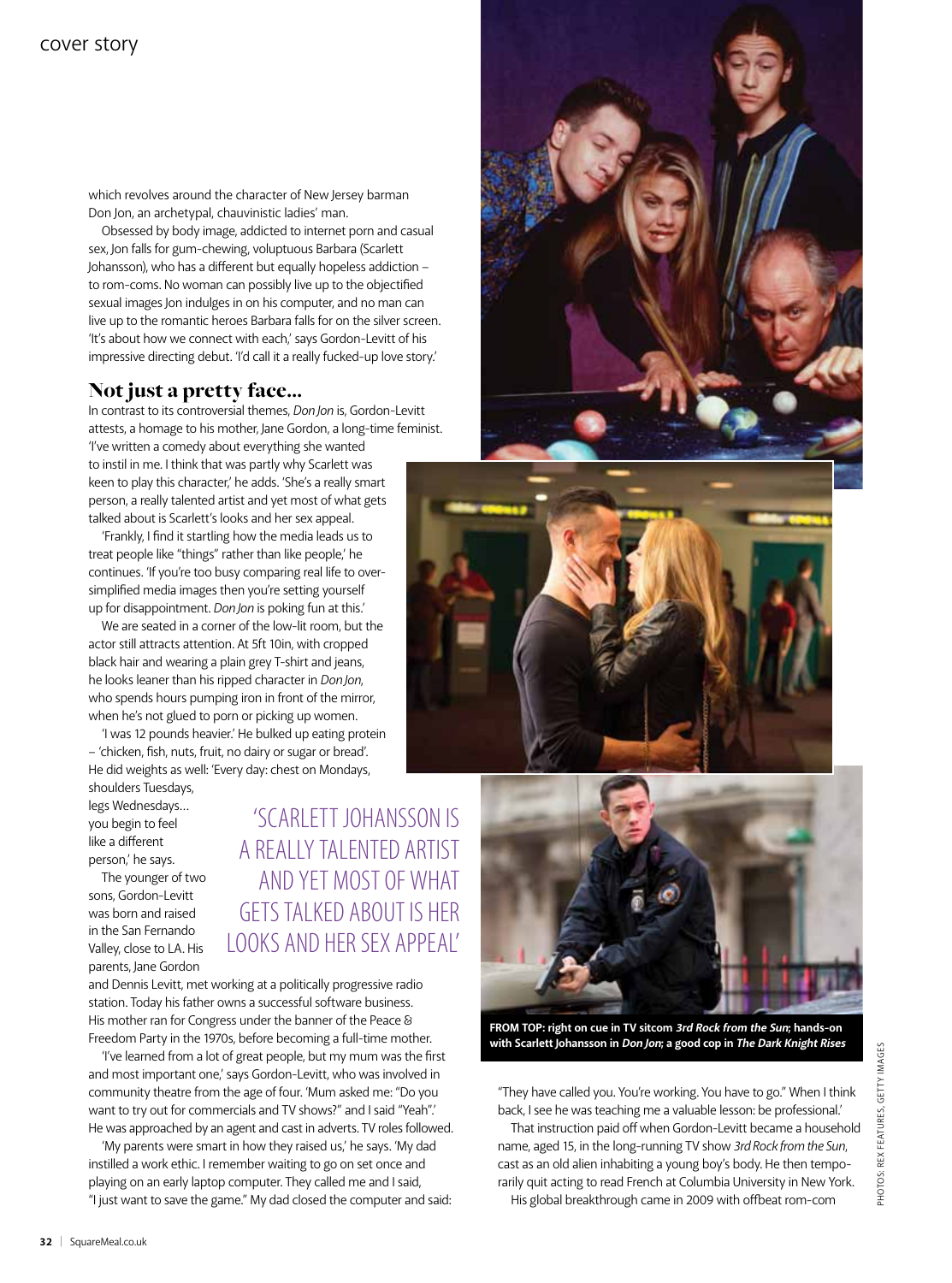

OYSTER PERPETUAL COSMOGRAPH DAYTONA IN PLATINUM





43-44 NEW BOND STREET LONDON W1S 2SA · www.wempe.com<br>Hamburg Berlin Munich Dusseldorf Frankfurt<br>London Madrid Paris New York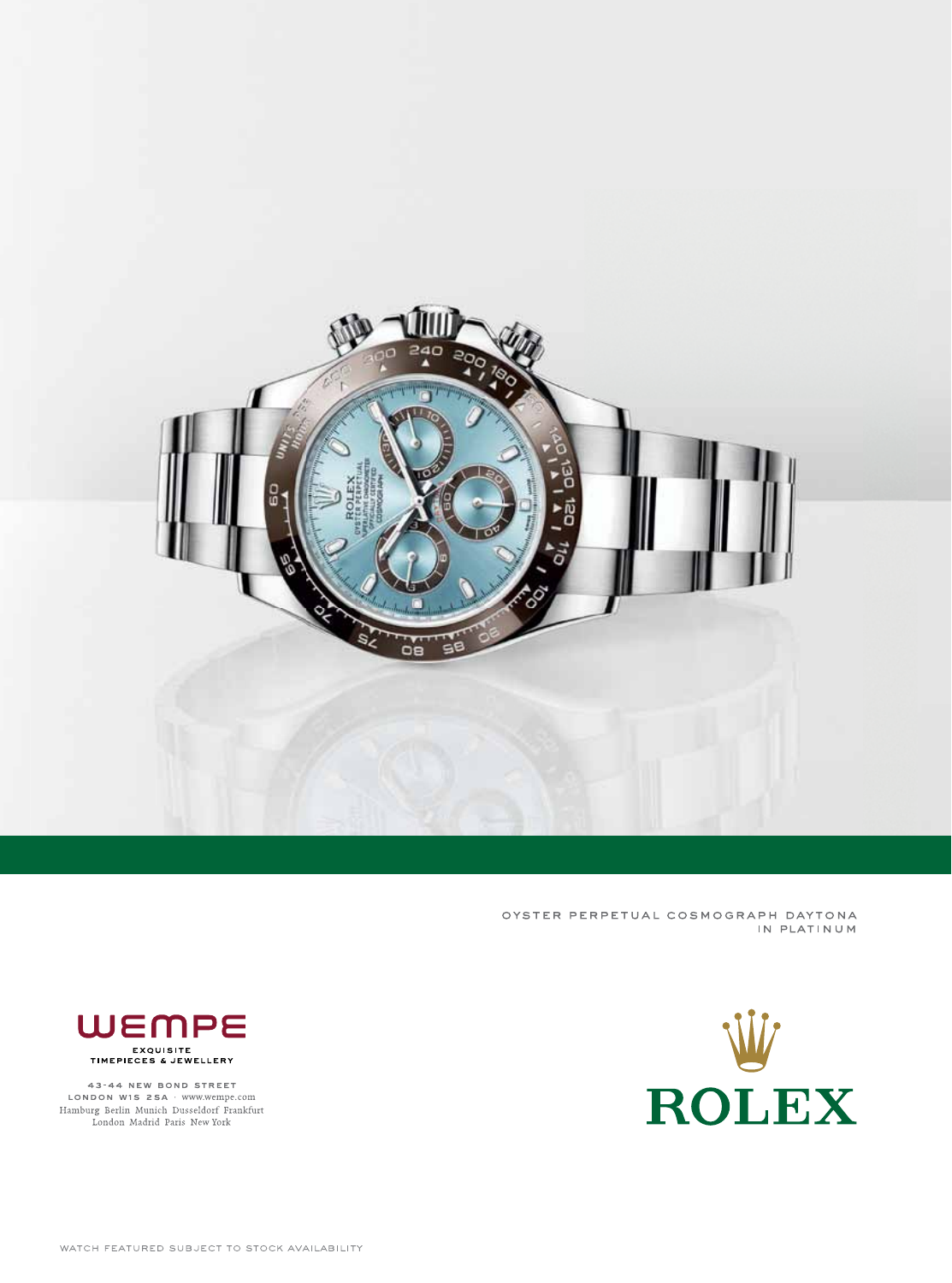



## Leading ladies… **Zooey Deschanel**

# They first met making *Manic* in 2001 and

have been good friends ever since. 'By the time we did *(500) Days of Summer* together we were already close. I think the movie worked because we were really comfortable with each other.'

#### **Julianne Moore**

Sarah Palin,' he recalls of Moore's 2012 portrayal of the controver-*Change*. 'It would be so easy to dismiss Sarah Palin as a bad person. Julianne her as the complicated person

#### **Scarlett Johansson**

most rom-coms follow,' says got that. She's smart, talented and

#### **Anne Hathaway**

dinners.' They first worked together in 2005 the kind of good friend it's hard to find.'

*(500) Days of Summer*, which earned him a Golden Globe nomination. Two years later he played a young man with cancer in the funny and moving *50/50*.

Art house films were peppered with mainstream hits: *Inception* (2010), *The Dark Knight Rises* (2012) and Steven Spielberg's *Lincoln* (2012), in which he played Lincoln's son, having been personally requested for the role by Daniel Day-Lewis.

## Meeting the President

'My favourite actors are the chameleons,' says Gordon-Levitt of his Oscar-winning co-star. 'I think Daniel is a phenomenon.' Arriving on set at the start of the shoot, he discovered a note from Day-Lewis written with a quill and ink, signed from Abraham/ Daniel. 'But when we physically met, Daniel was the President. I called him Sir and he called me Robert. I only heard his Lincoln voice,' says Gordon-Levitt. He didn't hear Day-Lewis's real voice until after the deathbed scene at the end of the shoot.

'Daniel had been lying in that bed all day playing dead,' recalls Gordon-Levitt. 'Then Steven [Spielberg] came into the room and said: "OK, we're done." Daniel got up and slowly stretched. In that moment, you could see him beginning to shed [his skin]. Then a little bit of an Irish accent crept into his voice.'

Later that night Gordon-Levitt finally got to meet the older actor. 'He strode into the pub, this gentle-mannered, sweetheart of an Irishman,' he laughs. 'He was so excited about having a Guinness – he hadn't had one for a year while preparing for the role. He's a very, very special artist.' The same could be said about another Daniel, Gordon-Levitt's older brother, a photographer and performance artist who died,

'My favourite actors are the chameleons. I think Daniel Day-Lewis is a phenomenon… a very special artist'

aged 36, in 2010. The brothers were very close and while the subject is clearly still painful, he is keen to share and celebrate his brother's life.

'He's my big brother. He's my hero, he was my confidante and my best friend,' says

the actor quietly. 'Dan always encouraged people. The biggest kick he got was if he could get somebody to try something new. I was an enormous beneficiary of that spirit – he inspired me to take risks.'

In 2005, the brothers founded an innovative production company, hitRECord, which Gordon-Levitt currently runs. 'It's very much what Dan was about – encouraging people to be their best.'

Each day, 2,000 new records, as well as text pieces and artworks, are uploaded on to the site, to be sampled and shared by hitRECord members, creating original, collaborative songs, stories and short films.

The company's latest project is *HIT RECORD ON TV*. 'It's hard to find a comparison, but the closest thing I've come up with is *Sesame Street*,' laughs Gordon-Levitt. 'It's not for kids but it will have that diverse variety – with cartoons, puppets, films.

'Traditionally, our media culture teaches us to just sit back and watch rather than participate. The internet is changing all that,' he continues. 'Now anyone can express themselves, raise their voice and participate. HitRECord is my way to play along with that evolution.